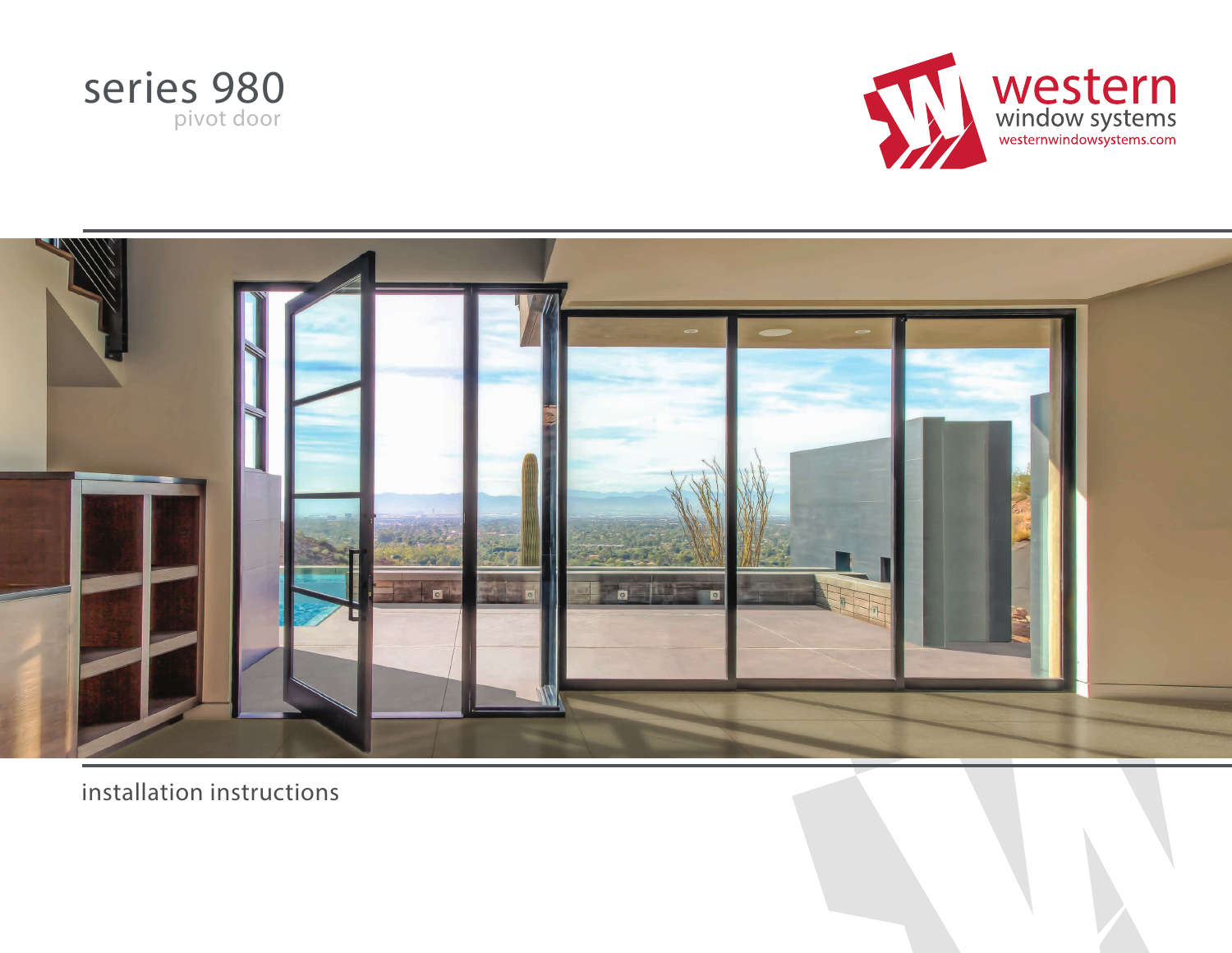# series 980 pivot door



### installation



- **Note: this door application is intended for openings with overhang.**  1. **There is no warranty for air and water infiltration in any application.**
- 2. Check each door opening for correct dimensions. Make sure each rough opening is plumb, level and square. Sill must be flat and level.
- 3. Apply sill, jamb and head flashing in accordance with AAMA Installation Masters practice.
- 4. Apply a 3/8" diameter bead of high quality sealant across the sub floor ½" to the outside of the interior leg of the door sill will be located. Continue the sealant 12" up both rough opening frame jambs to provide a tight seal between the floor and the door sill.
- 5. Place door frame into the rough opening, making sure it is centered in the opening. Be sure sill is pushed down into the sealant and is flat and level. Shim as needed.
- 6. Use temporary shims to hold frame in place then CHECK DOOR FOR LEVEL PLUMB AND SQUARE: including diagonal cross check of corner to corner.
- 7. Shim between both door jambs and structure minimum 4" below head, 4" above sill, then quarter points in between and above/below strike on strike jamb.
- 8. Drill 1/4" hole through both jambs just above your shim locations and countersink. Locate holes centered on the jamb so that they are hidden when door is in closed position.
- 9. Anchor to the structure through the jamb using a minimum #10-3  $\frac{1}{2}$ " screw.
- 10. Double check for level and plumb.
- 11. Seal perimeter frame to water proof flashing on structure using a backer rod and sealant.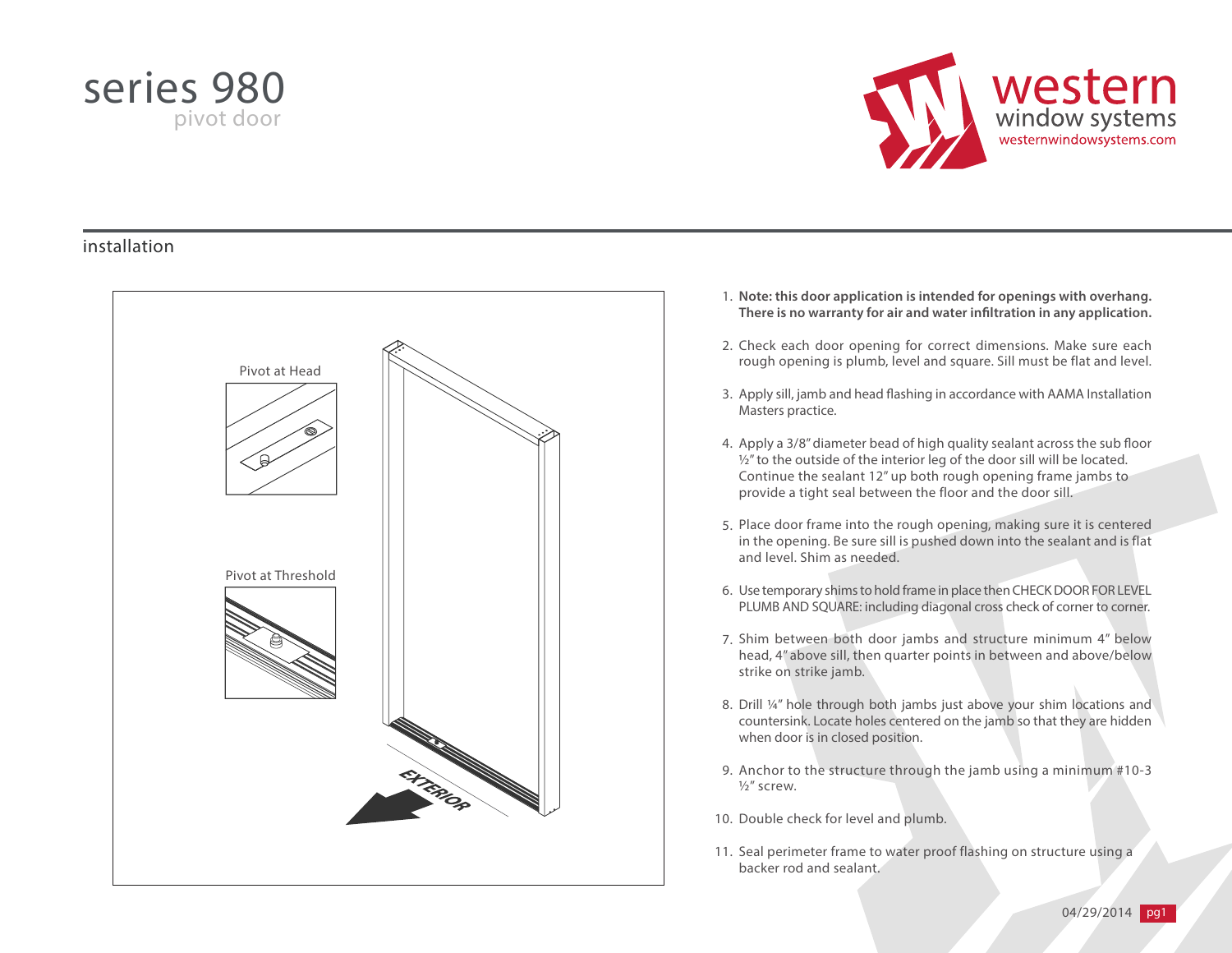# series 980 pivot door



## installation



- 12. Locate 370 pivot in threshold cutout. Confirm location with head pivot with a plumb bob and anchor using supplied screws or equivalent. This must be set level for proper operation.
- 13. Turn door leaf at a 90 degree angle to the frame and leaning top toward the strike jamb, set lower pivot block onto pivot spindle.
- 14. Stand door straight up, still at a 90, using a flat head screwdriver turn screw in head pivot clockwise to lower head pin into the head block.
- 15. Close door and confirm lock performs properly.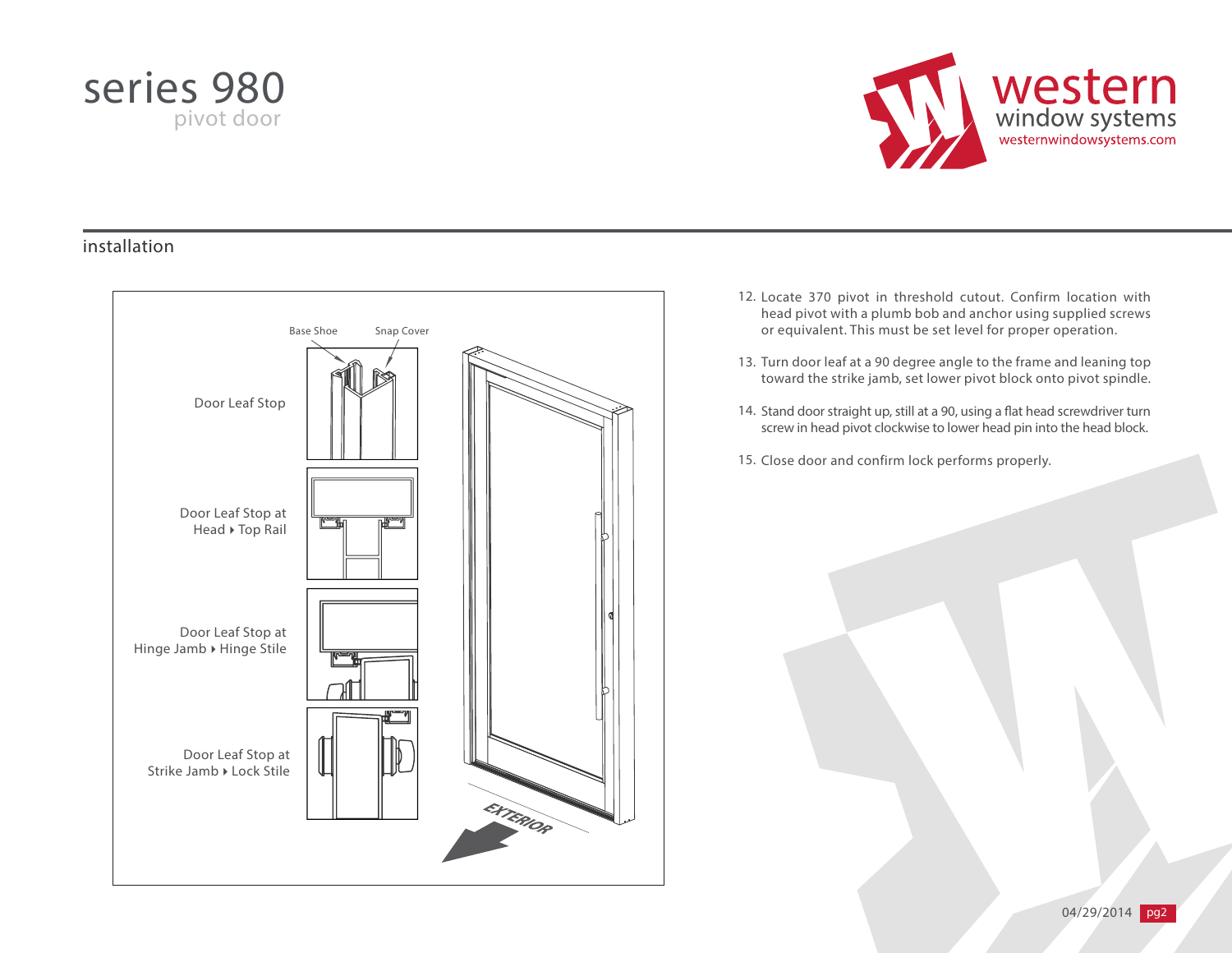



### installation



- 16. Open door and adjust tension on the roller catches so door will hold shut when lock is not engaged. Adjust both screws evenly for smooth operation.
- 17. Verify your swing direction and apply door stop base shoe (E9156) by marking jamb so that weatherstrip is compressed when door is closed. Use self-taping screws every 8" on center.

**NOTE: Apply silicone bead to back of E9156 when screwing into frame to block daylight and provide a seal.**